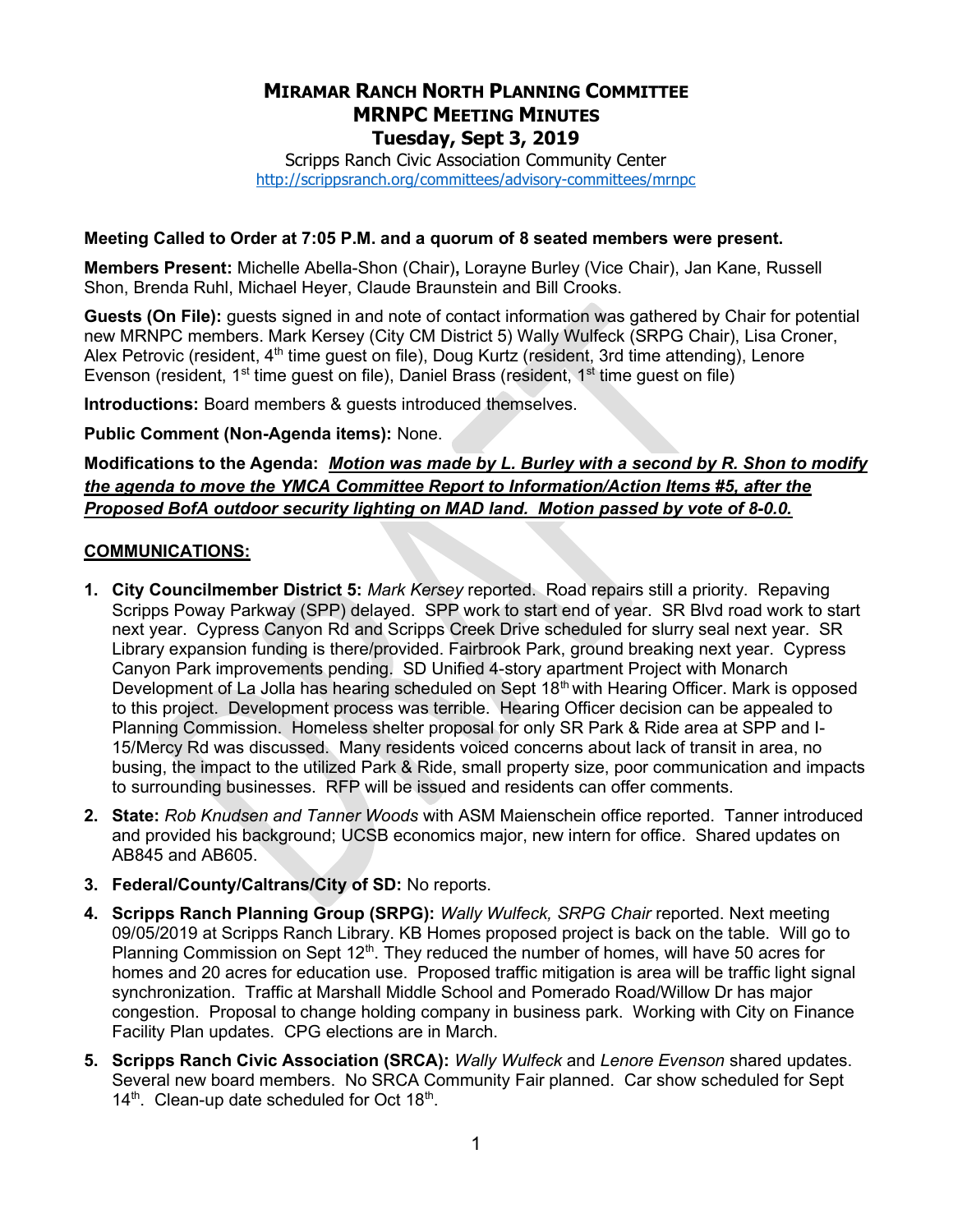### PRESENTATIONS OF INFORMATION / ACTION ITEMS:

- 1. Info Item: Update on 40-acre Renzulli Property no report from Austin Dias or Rep. Wally Wulfeck, SRPG Chair, shared that City DSD requested that the community planned roadway through the property not be removed/changed. Community in favor of housing cu-de-sacs vs planned road.
- 2. Info Item: Update on Watermark Project Janay Kruger presented. Currently processing the many needed building permits. Plans to work w/ Caltrans on bike path integration. Estimate for ground-breaking is TBD. Plan to schedule community event. Trees along Scripps Poway Parkway (SPP) is a concern. Need to be remove several to increase turn lanes into Watermark Project. MAD will be reimbursed for tree loss.
- 3. Action Item: Approval of Proposed Whole Foods Liquor License at Watermark Project Stephen Jamieson, Whole Food Mkt; Hans Milberger, Whole Foods Mkt; and Sgt. Ben McCurry (SD Police Dept) presented. Discussion included the need to determine the public convenience and necessity for the requested liquor licenses and reasons/descriptions of the off-sale, on-sale and tasting license types. Board and guests expressed support; no concerns noted for request for additional liquor licenses in area. Motion was made by L. Burley with a second by B. Ruhl to recommend that the MRNPC approve the request for off-sale (type #21), on-sale (type #47), and tasting (type #86) liquor licenses for Whole Foods Market at the Watermark Project. Motion passed by vote of 8-0-0.
- 4. Action Item: Approval of Proposed Bank of America outdoor security lighting on MRN MAD land – Laura Prahm (Orange Electrical & Bank of America) presented. Architectural drawings and color photos shared identifying location/design of security lighting pole. Concerns re proximity to existing fencing and trees discussed and resolved. Motion was made by L. Burley with a second by B. Crooks to recommend that the MRNPC approve the request for the Bank of America outdoor security lighting on MRN MAD land. Motion passed by vote of 8-0-0.
- 5. Information Item: YMCA Report Monica Duggan (YMCA Exec Director Rancho YMCA outreach) and Ellen Caprio (YMCA member and SR Resident) presented. Ms. Caprio, active YMCA member, introduced Ms. Duggan. Ms. Duggan shared her background and asked for community input for possible upgrades to existing YMCA facilities in Scripps Ranch. M. Abella-Shon asked if a permanent YMCA facility was planned. No funds available at this time/date. Considering possible turf fields, senior activities. No swimming pool.
- 6. Action Item: Recommendation for Monarch Tentative Map Waiver; Project no. 628927 Janay Kruger (Scripps Mesa Apt/ Monarch Development Group of La Jolla) presented. Monarch Tentative Map Waiver hearing, Process 3 with the City of San Diego is scheduled for Wednesday, Sept 18<sup>th</sup> at 9:00am in City Council Chambers. TM Waiver is intended to subdivide the affordable rental units from the market-rate rental units for the purpose of obtaining an affordable housing bond financing. The ratio of the affordable units is estimated between 10% and 20%. Janay was asked if project plans could provide genuine community benefits since currently the proposed project has little community support. Janay shared that Bob Ilko (President SR Civic Assoc) sent letter with request for senior center at site. (This request was sent via email and suggested that the project add a community senior center in the commercial portion of the project, not at the STEAM facility. L. Burley shared that Per CA State Board of CA approval, the community benefit was community meeting room, community garden and recreation areas and the proposed project does not have the recreation areas. L. Burley prepared a draft CONDITIONS Letter for MRNPC to submit at the Sept 18<sup>th</sup> Hearing Officer that includes CONDITIONS to the CPG recommendation to deny the TM Waiver by vote of 9-0-0 on April 2, 2019. Motion was made by B. Crooks with a second by R. Shon to